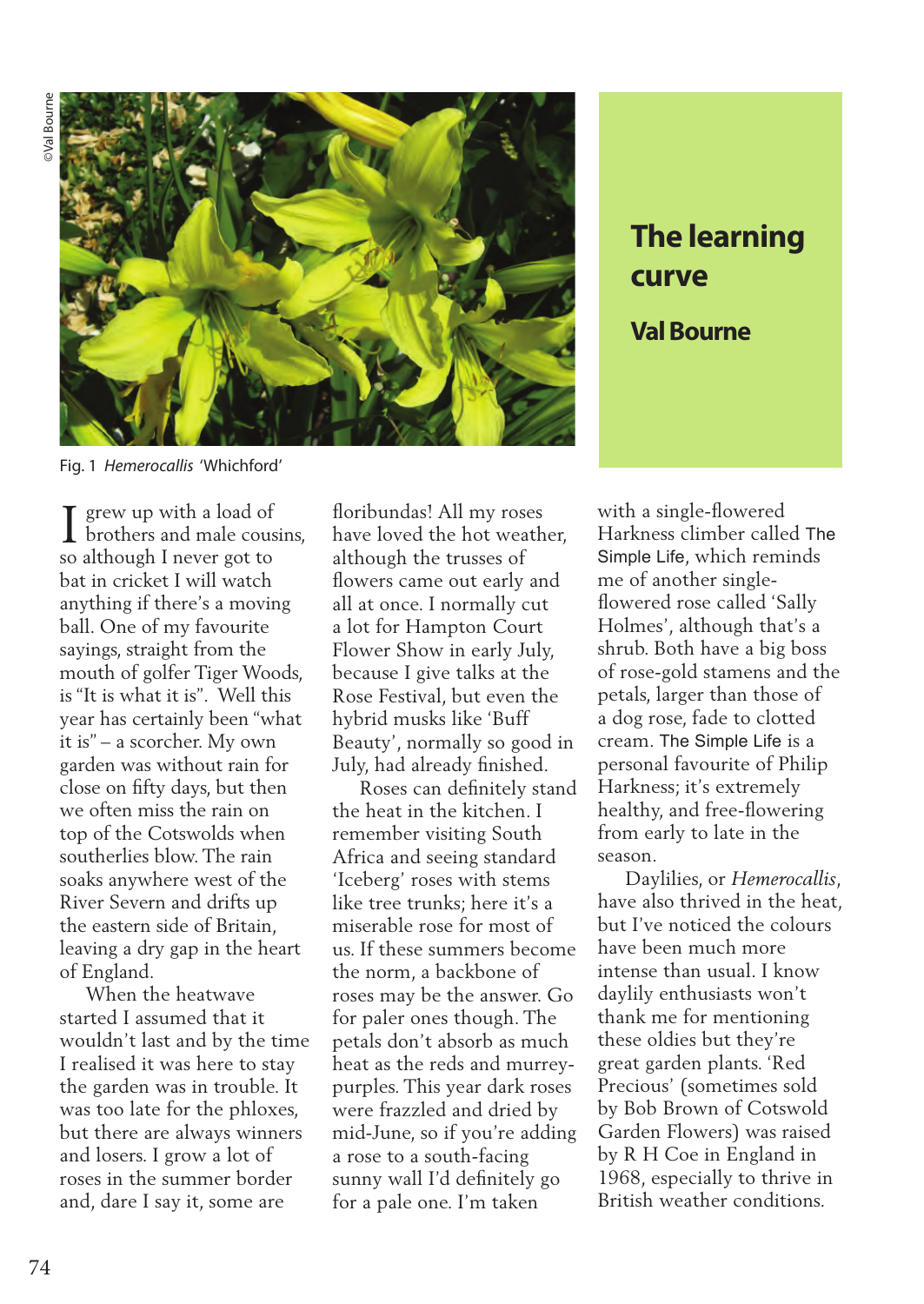It has produced far more flower this year, and each bloom is a much deeper tomato-red. 'Whichford' (fig. 1), a classic pallid yellow raised by Harry Randall in 1960, has also loved this summer. I admire its foliage which has a darkly shaded base, and its elegant flowers have a slight touch of green in the throat and aren't brash. It has a good scent too. The foliage doesn't seem to spoil – that's the biggest problem with 'Green Flutter', it carries brown leaves.

 I've still got time for 'Stafford', a daylily raised by Randolph in 1959. It flowers reliably here whatever the weather. Although 'Stafford' and 'Whichford' both had RHS AGMs, recently a panel of experts has rescinded both. Sad news, because both are great garden plants. 'Berlin Red' has been recommended by the gardener in charge of the stock beds at the Beth Chatto Gardens, Marc McHearne. He thinks it's better than 'Stafford 'and HE probably knows!

 Others I admire include 'Flasher' (a warm pumpkinorange raised by Romine in 1979), 'Primal Scream' (fig. 2) (a vivid but warm orange – Hanson 1994), and upright 'Father James Foster' (deep red with a green throat – Burkey 1989). All have had more-strident colour this year because of the weather; 'Father James Foster' looks almost black in bright sunlight, appropriate given its clerical moniker.

 Daylilies are widely planted in warmer parts of Asia and seem to thrive in Thailand and Japanese cities. Their heat tolerance makes them invaluable in the central states of America, where summers are always hot. However American plant breeders love to beef up the chromosome count, using colchicine; they do it with irises too. This is the equivalent of a trout pout: too much interference by mankind and not enough left to nature!

 In my garden daylilies haven't been troubled by this year's heat, although they seem to have had more 'big bud' caused by a gall midge. I try to catch this early and hopefully find the grubs before they head towards the soil. The soil might be too hard to penetrate so I'm hoping for less trouble next year.

 The other great survivors in my garden have been the eryngiums: I've never had such a steely stand of Miss Willmott's Ghost, *Eryngium giganteum* (fig. 3). This biennial self-seeds in the most inappropriate places. It's completely obstructed the path to the woodland garden, which means I've had to squeeze through a waist-high prickly barrier with watering cans in order to revive some newlyplanted ferns and a tall, golden-leaved hydrangea from Hilliers. Called *H. aspera* 'Gold Rush', its foliage is a cool gold in spring, but turns green in



Fig. 2 *Hemerocallis* 'Primal Scream' at Hampton Court



Fig. 3 *Eryngium giganteum*, Miss Willmott's Ghost

summer. The flowers in the catalogue are an attractive hydrangea-blue, but I fear they'll probably turn out white on my alkaline to neutral soil.